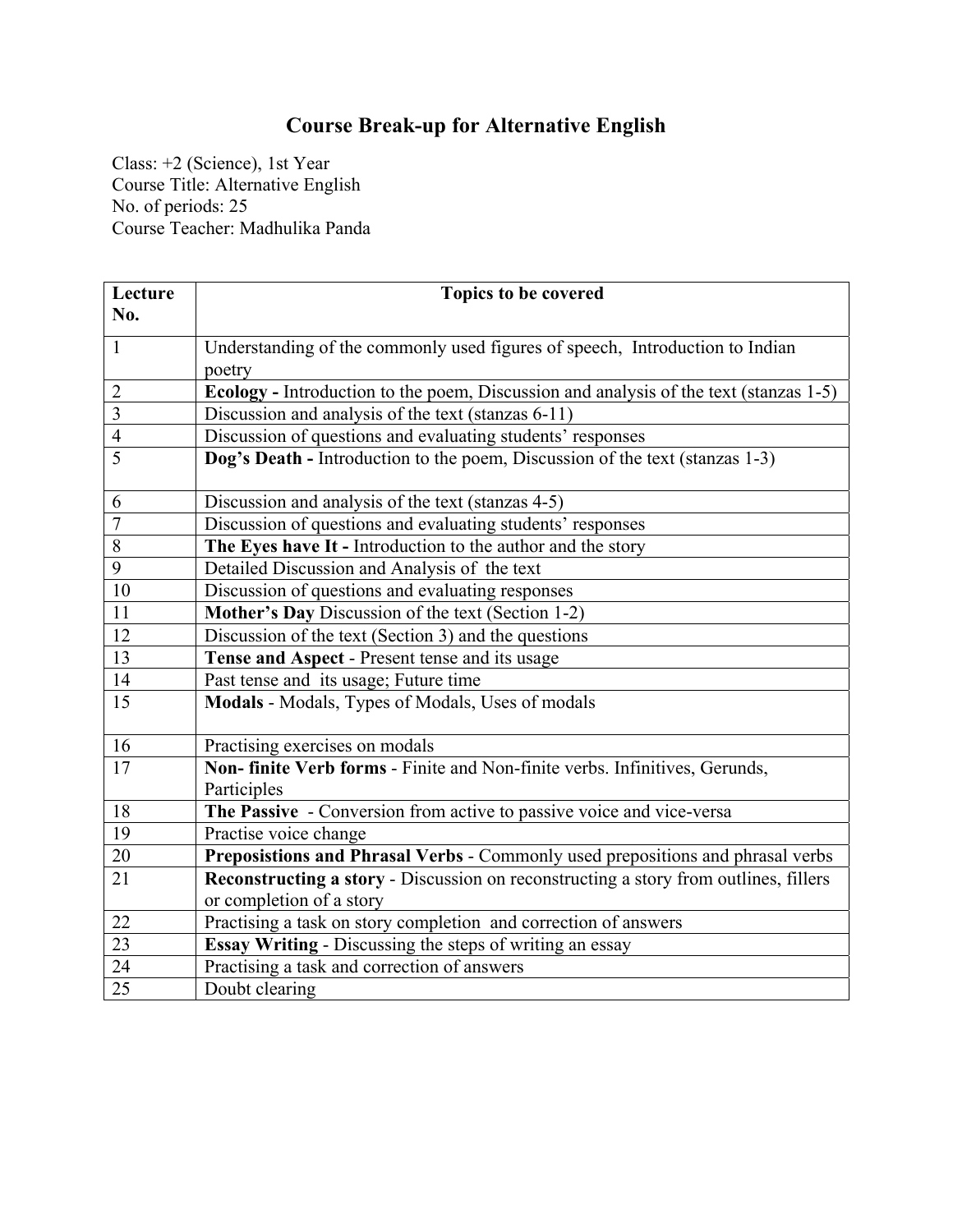Class: +2 (Science), 1st Year Course Title: Alternative English No. of periods: 25

Course Teacher: Anjali Tripathy

| Lecture No.    | <b>Topics to be Covered</b>                                                      |
|----------------|----------------------------------------------------------------------------------|
| $\mathbf{1}$   | Introduction to the syllabus and Question pattern; Distribution of Handouts      |
| $\overline{2}$ | Memories of Crossgates School- 1: Briefing about the context, Reading the        |
|                | text, Vocabulary activities, Discussion of the text                              |
| $\overline{3}$ | Memories of Crossgates School- 2: Discussion of questions-answers,               |
|                | Classwork- Writing questions-answers                                             |
| $\overline{4}$ | Make me a Child Again, Just for Tonight-1: Reading passages from the text by     |
|                | the teacher, Listening practice- Summarising the read out contents by students   |
| 5              | Make me a Child Again, Just for Tonight-2: Analysis and Discussion of the        |
|                | text                                                                             |
| 6              | Make me a Child Again, Just for Tonight-2: Solving the questions                 |
| $\overline{7}$ | Confessions of a Misspent Youth- 1: Reading-1, Vocabulary activities             |
| 8              | Confessions of a Misspent Youth- 2: Reading-2, Discussion of the text            |
| 9              | Confessions of a Misspent Youth-3: Solving the questions                         |
| 10             | A Time to Think- 1: Pre-reading activities, familiarizing with the author, Brain |
|                | storming and Speaking practice, Reading the text and discussion-1                |
| 11             | A Time to Think-2: Reading the text and discussion-2                             |
| 12             | A Time to Think-3: Discussion of questions-answers, Class work- writing          |
|                | practice of questions-answers                                                    |
| 13             | Note making-1: Principles, stages_and format of note-making, sample              |
| 14             | Note making-2: Class practice                                                    |
| 15             | Summarising-1: Principles and format of summarising, Developing notes into       |
|                | summary, sample                                                                  |
| 16             | Summarising-2: Class practice                                                    |
| 17             | Portrait of a Teacher-1: Reading and discussion of Text-1, Discussion of         |
|                | questions-answers                                                                |
| 18             | Portrait of a Teacher-2: Reading of text-2, testing reading comprehension,       |
|                | Discussion of the text, Homework- Writing questions-answers                      |
| 19             | Portrait of a Teacher-3: Checking question-answers, discussing common            |
|                | errors and doubt clearing                                                        |
| 20             | My Mother-1: Reading the text, Discussion of the text                            |
| 21             | My Mother-2: Discussion of questions-answers                                     |
| 22             | The Little Wife- 1: Introduction to the author, theme and characters, Reading    |
|                | the text, Vocabulary activities                                                  |
| 23             | The Little Wife- 2: Detailed Narration and Discussion of the Text                |
| 24             | The Little Wife-3: Solving questions                                             |
| 25             | Revision, discussing a model question, teaching how to present answers in the    |
|                | examination                                                                      |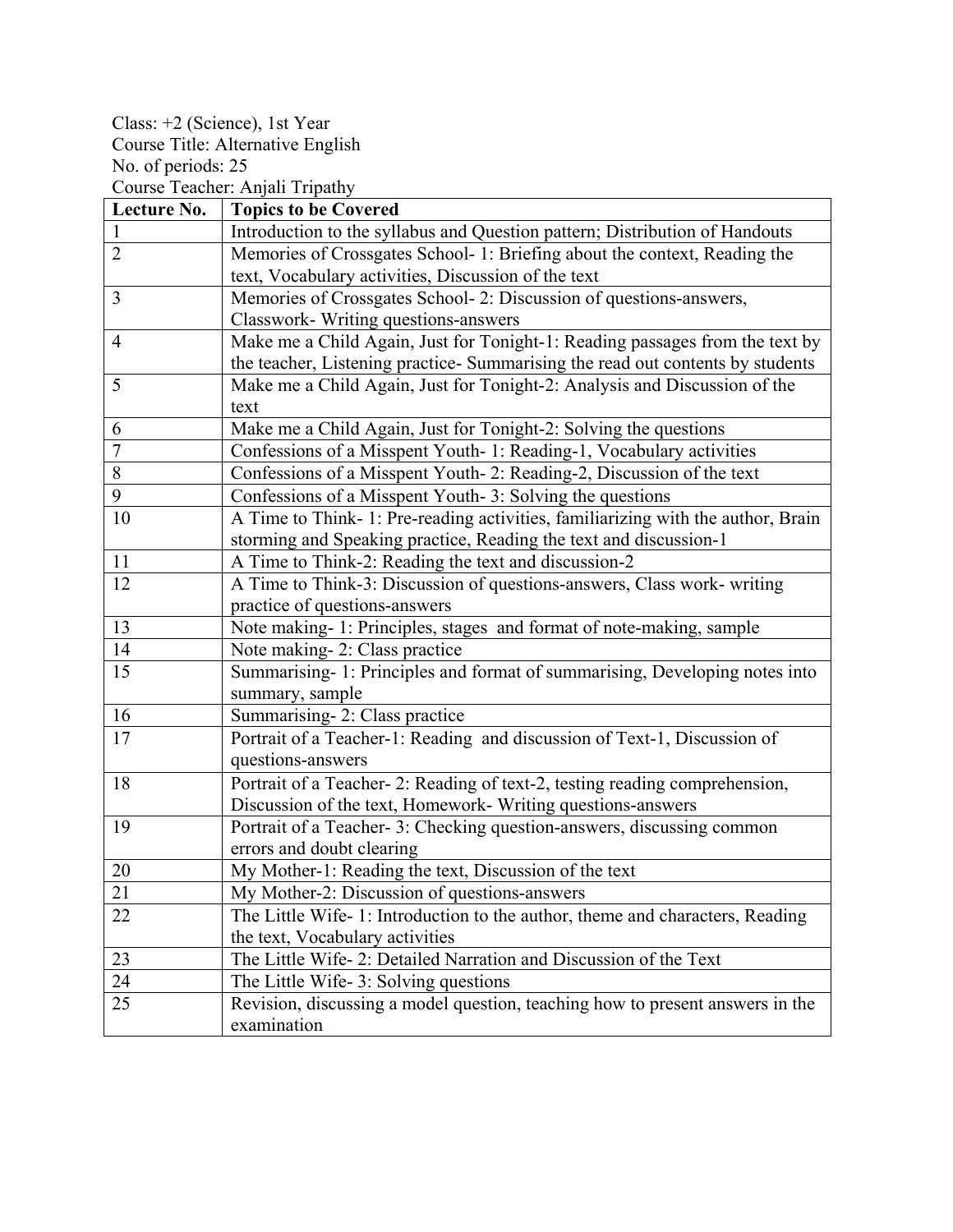Class: +2 (Science), 1st Year Course Title: Alternative English No. of periods: 25 Course Teacher: Mrs.Debashreemayee Das

| Lecture No.    | <b>Topics to be Covered</b>                                         |
|----------------|---------------------------------------------------------------------|
|                | Discussion of syllabus, meaning of Reading Comprehension            |
|                | Steps of Reading a text                                             |
|                | Discussion of rules for writing an answer                           |
|                |                                                                     |
| 2              | Discussion of modern living                                         |
|                | "The Telephone": It's advantages & disadvantages                    |
| 3              | Practice of Remedial Grammar                                        |
|                | Question – answer Writing practice from the extracted Paragraph     |
| $\overline{4}$ | "Saturday Morning violence": Discussion of Cartoon shows            |
|                | It's impact on children                                             |
| 5              | Question – answer Writing practice from the extracted Paragraph     |
|                | Practice of remedial grammar                                        |
| 6              | "New superstitions for old": Discussion of disbeliefs with examples |
| $\overline{7}$ | Justification of the title                                          |
|                | Discussion of vocabulary activities                                 |
| 8              | Discussion of Vocabulary Activities                                 |
| 9              | Reading comprehension practice test and evaluation                  |
| 10             | "Burnout": Types of Burnout                                         |
|                | It's impact on human beings                                         |
|                | Discussion of the Quick-break                                       |
| 11             | Doubt clearing class                                                |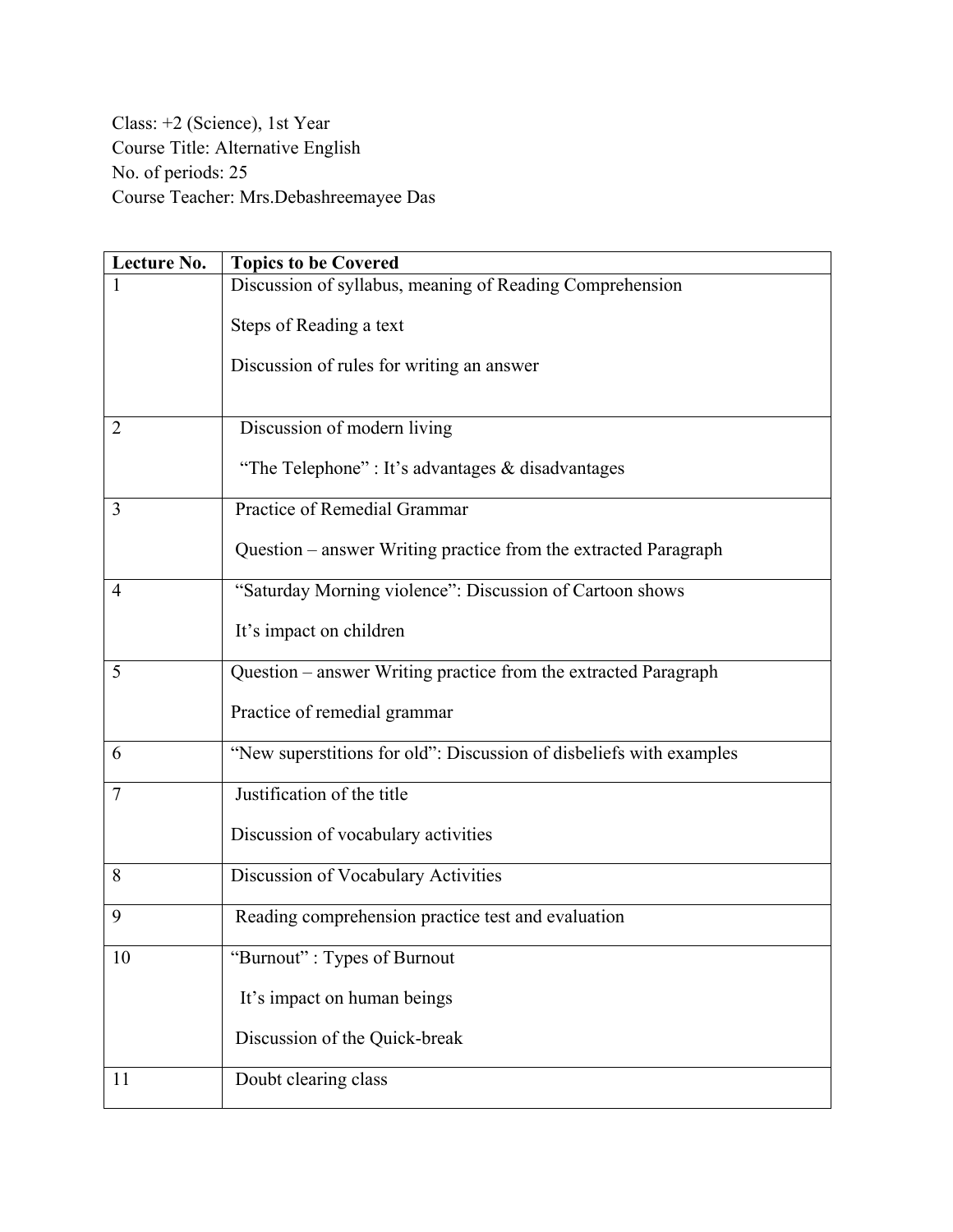|    | Question- Answer writing practice, Vocabulary activities                                                            |
|----|---------------------------------------------------------------------------------------------------------------------|
| 12 | Revision                                                                                                            |
| 13 | "That leans Hungry Look": Discussion of the jolly fat people and thin people                                        |
| 14 | Vocabulary activities, Reading Comprehension Practice                                                               |
| 15 | "What is Art ?": Definition of Art                                                                                  |
|    | The activities of art                                                                                               |
| 16 | Discussion of Art                                                                                                   |
|    | Speaking of the characteristics of art                                                                              |
|    | practice of Remedial Grammar                                                                                        |
| 17 | Question-Answer writing practice                                                                                    |
| 18 | "Psychobabble": What is psychoanalysis                                                                              |
|    | justification of the title                                                                                          |
| 19 | Vocabulary Activities and Reading Comprehension Practice                                                            |
| 20 | "The Case Against Man": Discussion of deforestation, relation between<br>non-living portions on earth<br>living and |
|    |                                                                                                                     |
| 21 | Discussion of population explosion, justification of the title                                                      |
| 22 | Discussion of the central theme of the text                                                                         |
| 23 | Practice of Remedial Grammar Reading Comprehension Practice test                                                    |
| 24 | Vocabulary Activities and Reading Comprehension Practice                                                            |
| 25 | Revision , Doubt - Clearing class                                                                                   |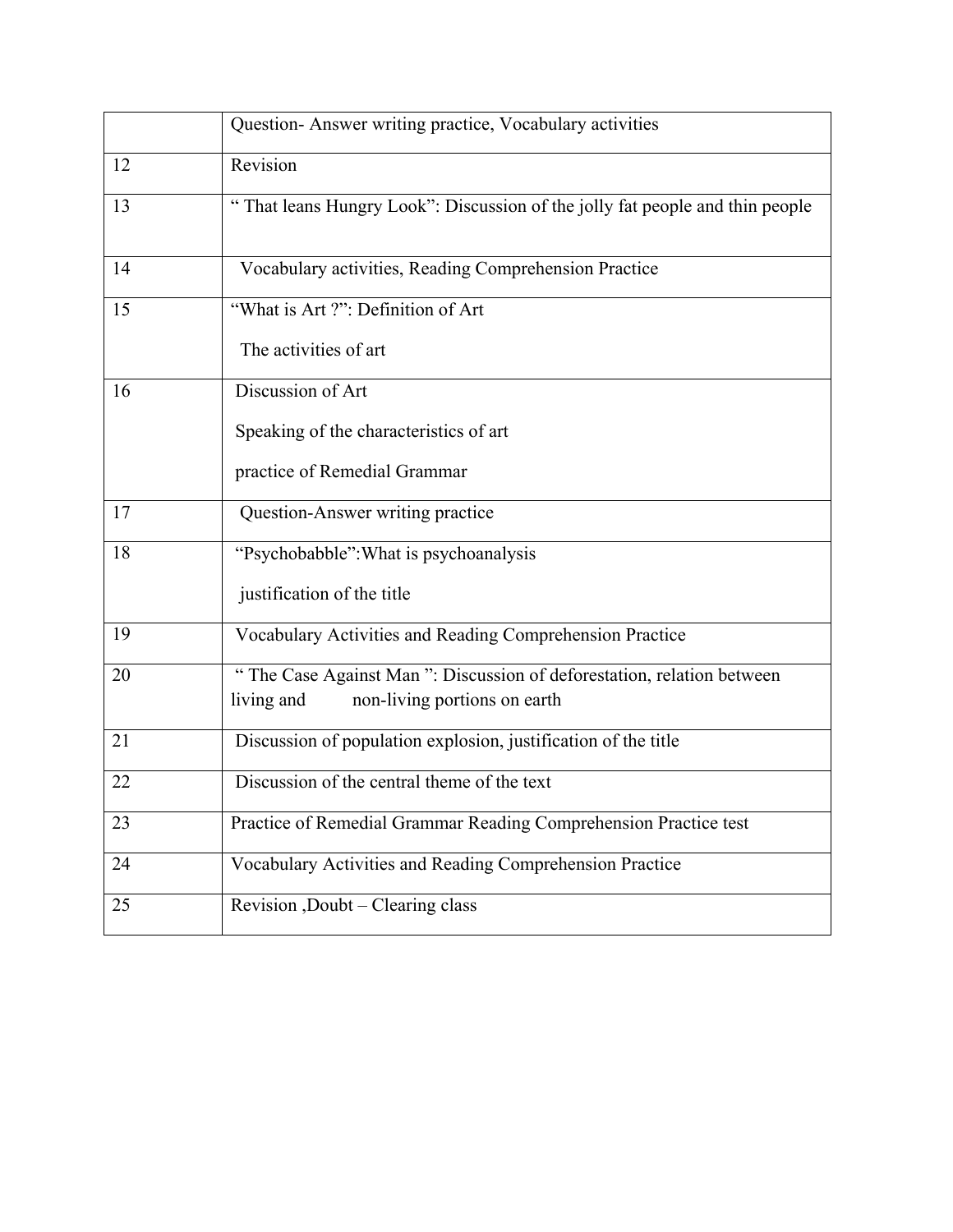## P.Muralidhar Sharma

| Lecture-1 | Understanding Poetry and the Use of Poetic Devices           |
|-----------|--------------------------------------------------------------|
|           | Life and Works of W.H. Davies                                |
|           | Major Themes in the Poems of W.H. Davies                     |
|           | (Distribution of hand-outs for discussion in the next class) |
| Lecture-2 | Close Reading of "Fog" by W.H. Davies                        |
|           | <b>Textual Analysis and Discussion</b>                       |
|           | (Assignment-1)                                               |
| Lecture-3 | Symbolic Interpretation of the Poem                          |
|           | Students' responses on the poem followed by discussion       |
| Lecture-4 | Summing up                                                   |
|           | Solving questions                                            |
| Lecture-5 | Introduction to the Poetry of Pablo Neruda                   |
|           | Major Themes in the Poetry of Neruda                         |
|           | (Distribution of hand-outs for discussion in the next class) |
| Lecture-6 | Close Reading of Neruda's "Girl Lithe and Tawny"             |
|           | Detailed Commentary on and Analysis of the Poem              |
|           | (Assignment-2)                                               |
| Lecture-7 | Major Themes in the Poem                                     |
|           | Students' Responses on the Poem                              |
| Lecture-8 | Summing up                                                   |
|           | Solving questions followed by discussion                     |
| Lecture-9 | Harlem Renaissance and Black Art                             |
|           | Life and Works of Langston Hughes                            |
|           | (Distribution of hand-outs for discussion in the next class) |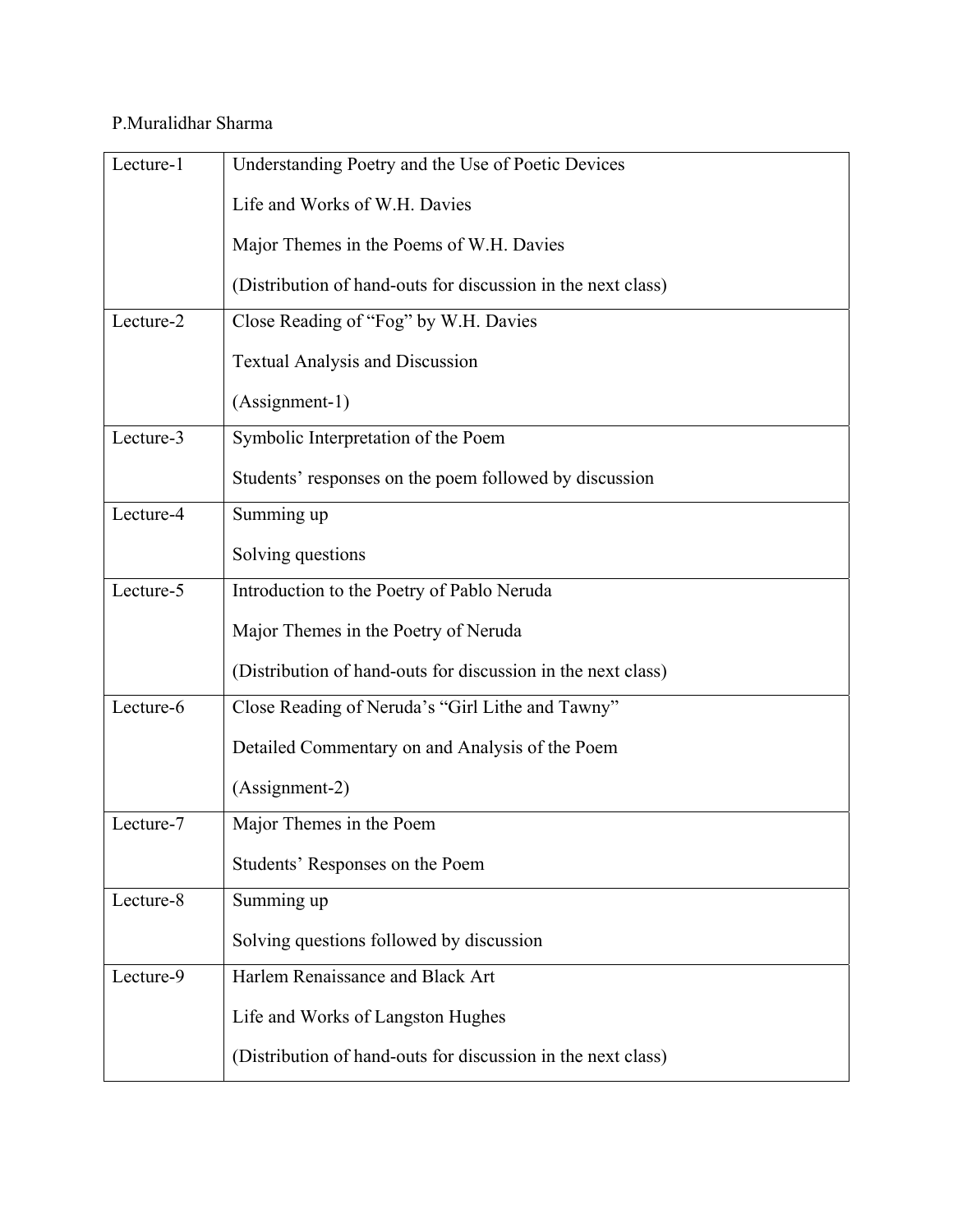| Lecture-10 | Close Reading of Hughes' "Ballad of the Landlord"            |
|------------|--------------------------------------------------------------|
|            | Detailed Textual Analysis of the Poem                        |
|            | Assignment-3                                                 |
| Lecture-11 | The Theme of Racial Discrimination in the Poem               |
|            | Students' responses on the text                              |
| Lecture-12 | Summing up                                                   |
|            | Solving questions followed by discussion                     |
| Lecture-13 | The Short-story as a Literary Genre                          |
|            | Features of a Short-story                                    |
|            | Major Short-story Writers and their Works                    |
| Lecture-14 | Introduction to the Writings of Vance Palmer                 |
|            | Major Themes in the Works of Palmer                          |
|            | (Distribution of hand-outs for discussion in the next class) |
| Lecture-15 | Close Reading of Palmer's "The Rainbow-Bird"                 |
|            | Detailed Textual Analysis                                    |
|            | Assignment-4                                                 |
| Lecture-16 | Symbolic Significance of the Story                           |
|            | Major Themes in the Story                                    |
| Lecture-17 | Students' responses on the text                              |
|            | Group discussion on the theme of growing-up                  |
| Lecture-18 | Summing-up                                                   |
|            | Solving questions followed by discussion                     |
| Lecture-19 | <b>Importance of Reading Prose</b>                           |
|            | <b>Features of Prose</b>                                     |
|            | Genres of Prose and their Significance                       |
|            | (Distribution of hand-outs for discussion in the next class) |